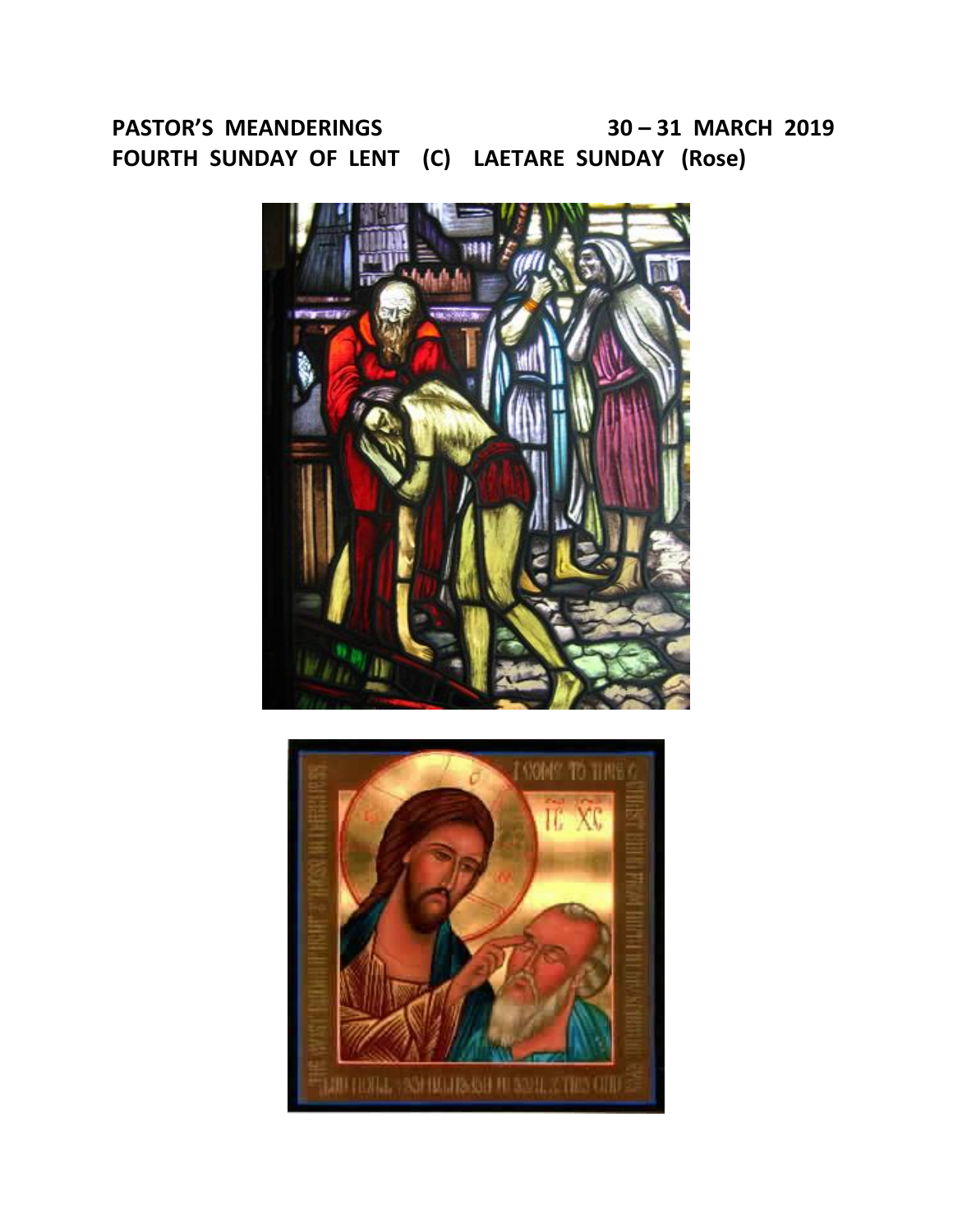# **SUNDAY REFLECTION Cycle C**

Our reception of the Lord in the Eucharist is, among other things, a sign of our readiness to live in the pattern of those who are reconciled to God's way in all of our relationships. We have already commenced with this journey, but it will not always be easy or successful. Let us draw upon this great sacrament to provide us with the strength to maintain our spirit of reconciliation with all others.

The father in today's parable welcomed his son back with open arms and immediately called for a meal celebration. A meal is the most powerful expression of unity and good will. In this Eucharist we share the Bread of Life. The Body of Christ Himself. This signifies our deep union with Him and with each other. But, no celebration of the eucharist will be authentic unless it means what it says. It is important that we come to the Eucharist as a reconciled people so that every time we approach the altar we do so as a united family, neighborhood and community who express our unity, our belonging together, at the table of the Lord.

# **SUNDAY REFLECTION A CYCLE 8:30 a.m. MASS**

In today's Gospel we experience Jesus healing a man born blind. It is God in Jesus Christ who gives us the eyes of faith to see more fully the mystery of divine love. St. Francis de Sales explains how God entices us to on-going conversion:

Only God can enlighten us and open our blind eyes. When God gives us faith, God enters us and incites our mind through inspirations. So pleasantly does God propose the mysteries of faith to us that, without doubt or opposition, we consent to them.

Faith, the best friend of our spirit, brings us to love the beauty of the truths of the mystery of God. When we are exposed to the rays of the noonday sun, we scarcely see its light before we quickly feel its heat. So it is with the light of faith. As soon as the light of faith casts its light on us, we feel the heat of heavenly love. Faith makes us know with certitude that God exists and that God is infinite goodness. When temptations against faith start raising questions, we have to answer with our heart, not reason. Reason admits its limitations. It tells us that while the mystery of God transcends our ability to reason, our faith in God is eminently reasonable. Like St. Augustine, let us affirm our faith by crying out, "Lord I do believe, but help me in my unbelief!"

Let us faithfully concentrate on nourishing God's gift of on-going conversion with awe and confidence. Let us make God's love effective in our lives by remaining steady and persevering in our good desires and holy resolutions. Without forcing or doing any violence to us, Jesus draws us to Himself by bonds of love and gentleness so that we begin to do all things through holy love. Then let us not be afraid of Our Lord who wants to take full possession of our hearts. Rather, let us surrender ourselves lovingly into the hands of Our Savior, who desires to do great things in us, if we let Him open our eyes.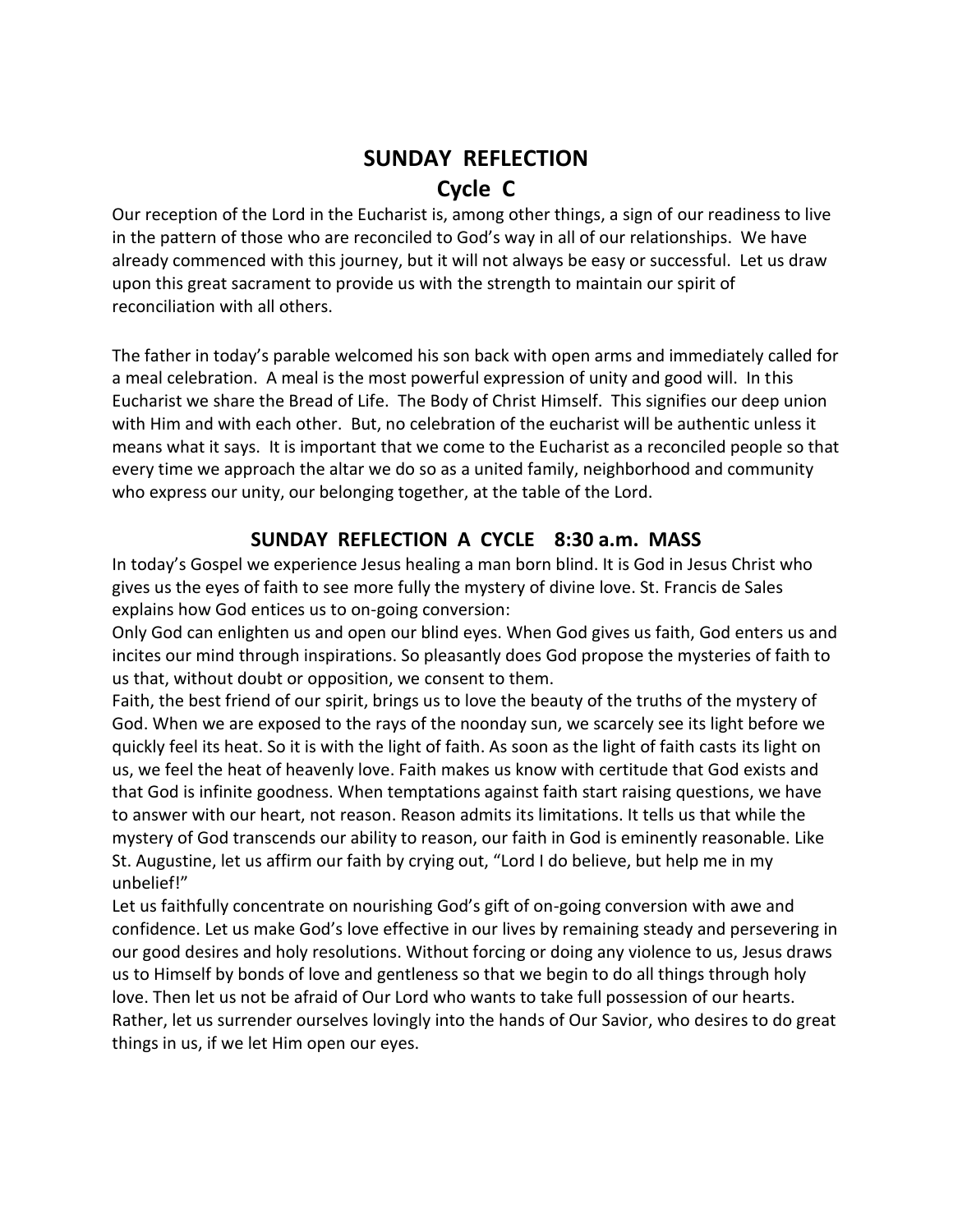## **READINGS FIFTH SUNDAY 7 APR '19**

## **C Cycle 5:00 Vigil Mass 7:00 a.m. 8:30 a.m. 5:00 p.m.**

**Is. 43:16-21:** God open up a way through the wilderness, He offers a 'new way' for His Chosen People's salvation, providing water for refreshment and a renewed praise on their lips. **Phil. 3:8-14:** Paul acclaims Christ as the ultimate prize. All else, especially sin, must be renounced for the sake of Him who saves us.

**Jn. 8:1-11:** In Christ we have been forgiven, and yet the woman caught in adultery is an appropriate image for all of us who are unfaithful to Christ. Christ does not condemn us, but He expects us not to sin again. He calls us on to freedom in Him, the freedom gained by His passion and resurrection.

## **A Cycle 11:30 a.m.**

**Ez. 37:12-14:** God will open the graves and restore the people of Israel.

When Israel was exiled in Babylon, Exekiel had to tell them that things were going to get even worse, that they would become like a desert valley filled with dried bones. But after that, the Lord would revive them and breathe the Spirit into them again. This is the hopeful conclusion of that dire prophecy.

**Rom. 8:8-11:** The Spirit of God dwells in you.

Saint Paul teaches that to be "in the flesh" is to try to earn God's grace by our own merits, while being "in the spirit" means letting God give us that undeserved grace.

**Jn.11:1-45:** Jesus raises Lazarus from the dead.

In St. John's gospel, the raising of Lazarus starts the chain of events leading to Jesus' death and resurrection. John uses the story to remind early converts of the life-and-death consequences of choosing to follow Jesus.

**UNIVERSAL INTENTION FOR APRIL;** Doctors and their Collaborators in War Zones. For doctors and their humanitarian collaborators in war zones, who risk their lives to save the lives of others.

# **APRIL MONTH DEDICATED TO THE BLESSED SACRAMENT:**

With this month dedicated to the Blessed Sacrament and the fact that we will be receiving new members into the Church at the Holy Saturday Vigil Mass and First Communions are just around the corner in the beginning of May, perhaps now would be an appropriated time to begin exploring what we as Roman Catholics actually believe about the Eucharist.

Holy Thursday, the day on which Catholics celebrate the institution of the Sacrament of Holy Communion at the Last Supper, falls most often in April, and so it is no surprise that the Catholic Church dedicates the month of April to the devotion to the Blessed Sacrament.

#### **The Real Presence?**

As Catholics, we firmly believe that the real presence of Christ is in the Holy Eucharist. The Second Vatican Council's *Decree on the Ministry and Life of Priests* asserts, "The other sacraments, and indeed all ecclesiastical ministries and works of the apostolate are bound up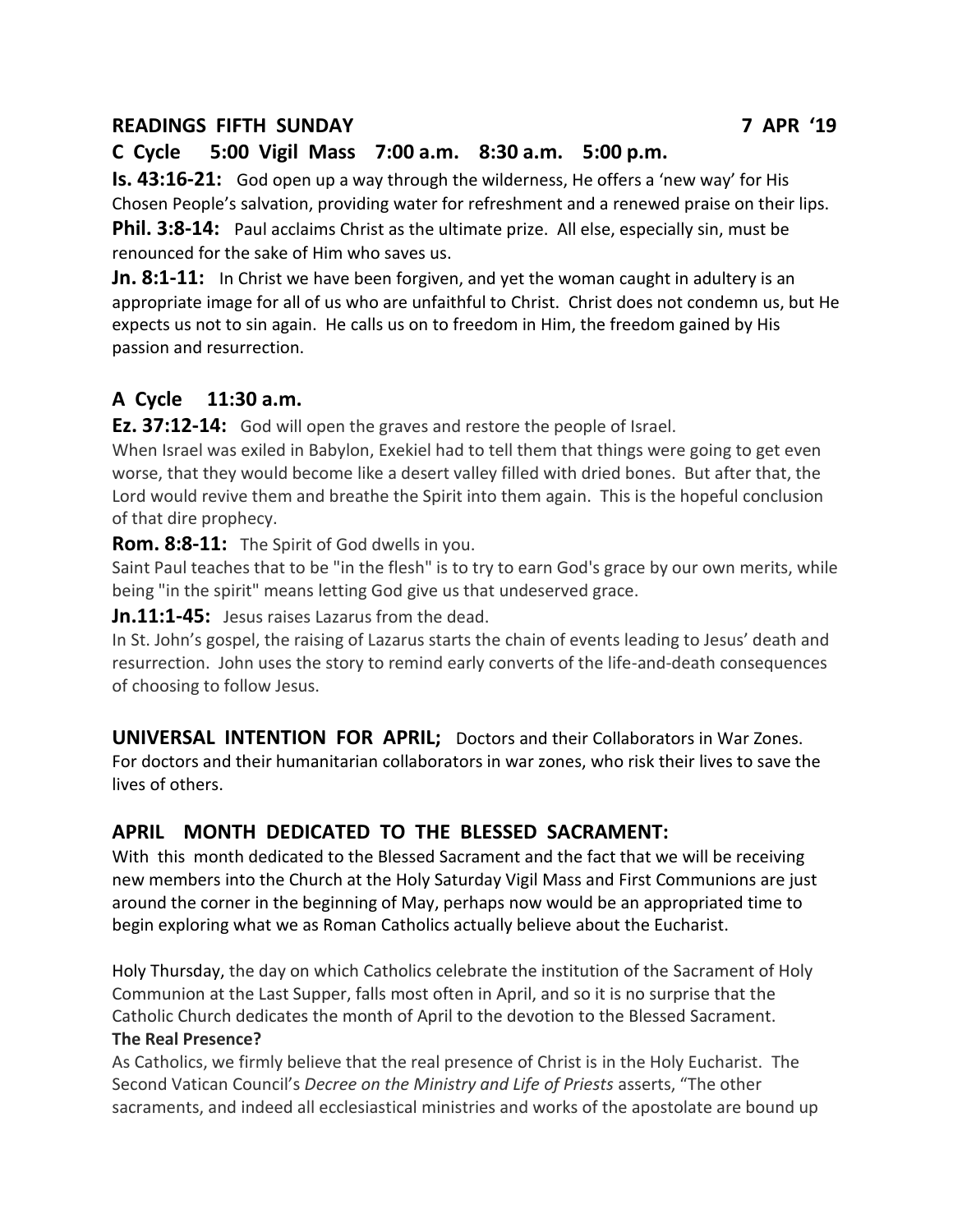with the Eucharist and are directed towards it. For in the most blessed Eucharist is contained the whole spiritual good of the Church, namely Christ Himself, our Pasch and the living bread which gives life to men through His flesh– that flesh which is given life and gives life through the Holy Spirit" (#5). For this reason, the Council referred to the Holy Eucharist as the source and summit of the whole Christian life (*Dogmatic Constitution on the Church*, #11). Our belief in the Holy Eucharist is rooted in Christ Himself. Recall the beautiful words of our Lord in the Bread of Life Discourse in the Gospel of St. John: "I myself am the living bread come down from heaven. If anyone eats this bread he shall live forever; the bread I will give is My flesh, for the life of the world. Let Me solemnly assure you, if you do not eat the flesh of the Son of Man and drink His blood, you have no life in you. He who feeds on My flesh and drinks My blood has life eternal, and I will raise him up on the last day. For My flesh is real food and My blood real drink. The man who feeds on My flesh and drinks My blood remains in Me, and I in him. Just as the Father who has life sent Me and I have life because of the Father, so the man who feeds on Me will have life because of Me" (John 6:51, 53-57). Note that none of this language is symbolic– Jesus meant what He said. Moreover, even when there is grumbling and objections, and even after some disciples abandon our Lord because of this teaching, Jesus no where says, "Oh please, stop. I really meant this symbolically." Our Lord stood by His teaching. The meaning of Bread of Life Discourse becomes more clear at the Last Supper on the first Holy Thursday. There Jesus gathered His apostles around Himself. According to the Gospel of St. Matthew, Jesus took unleavened bread and wine– two sources of basic nourishment. He took bread, blessed it, gave thanks, broke it, and gave it to the apostles, saying, "Take this and eat it; this is my body." He took the cup of wine, gave thanks, gave it to His apostles and said, "All of you must drink from it for this is my blood, the blood of the covenant, to be poured out in behalf of many for the forgiveness of sins." If we extracted the words of consecration recorded in the Last Supper accounts of the gospels and distilled them, we would have our words of consecration used at Mass. (Confer Matthew 26:26-30; Mark 14:22-26; and Luke 22:14-20.) Think of those words! Jesus was not just giving to the apostles blessed bread and wine. He was giving His whole life– Body, Blood, Soul, and Divinity. He was giving His very self. How true that was! The next day, Jesus' body hung upon the altar of the cross. His blood was spilled to wash away our sins. As priest, He offered the perfect sacrifice for the remission of sin. However, this sacrifice was not death rendering but life giving, for three days later our Lord rose from the dead conquering both sin and death. Yes, the perfect, everlasting covenant of life and love with God was made by our Lord Jesus Christ.

This whole mystery is preserved in the Most Holy Eucharist and the Sacrifice of the Mass. We too take unleavened bread and wine, two sources of nourishment. By the will of the Father, the work of the Holy Spirit, and priesthood of Jesus entrusted to His ordained priests, and through the words of consecration, that bread and wine is transformed into the Body and Blood of Jesus. Yes, the bread and wine do not change in characteristics– they still look the same, taste the same, and hold the same shape. However, the reality, "the what it is," the substance does change. We do not receive bread and wine; we receive the Body and Blood of Christ. We call this *transubstantiation*, a term used at the Fourth Lateran Council (1215). Therefore, each time we celebrate Mass, we are plunged into the whole ever present, everlasting mystery of Holy Thursday, Good Friday, and Easter, and share intimately in life of our Lord through the Holy Eucharist.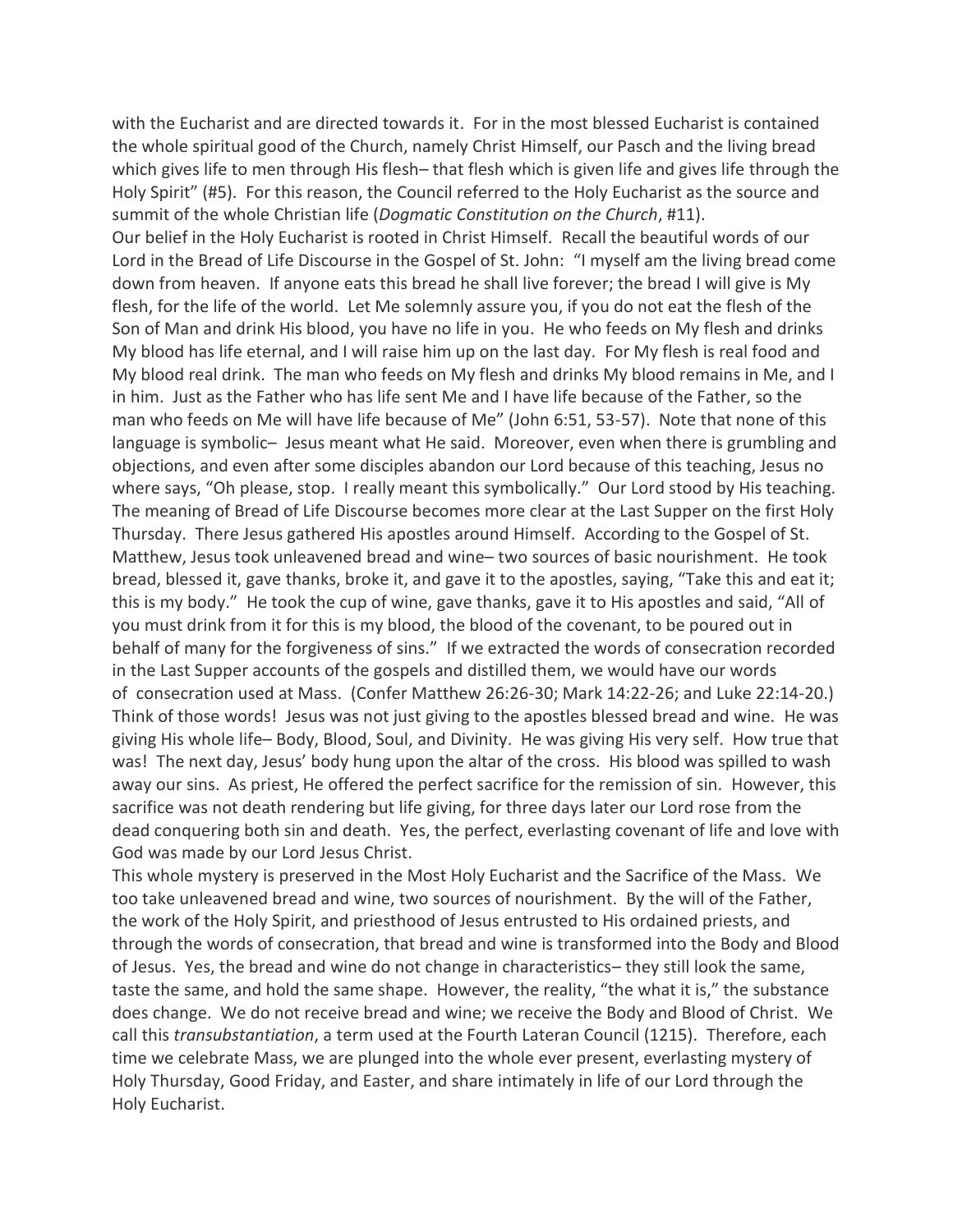The Catholic Church has always cherished this treasure. St. Paul wrote, "I received from the Lord what I handed on to you, namely, that the Lord Jesus on the night in which He was betrayed took bread, and after He had given thanks, broke it and said, 'This is My body, which is for you. Do this in remembrance of Me.' In the same way, after the supper, He took the cup, saying, 'This cup is the new covenant in My blood. Do this, whenever you drink it, in remembrance of Me.' Every time then you eat this bread and drink this cup, you proclaim the death of the Lord until He comes!" (I Corinthians 11:23-26).

During the days of Roman persecution, to clearly distinguish the Eucharist from the cultic rite of Mithra and to dispel Roman charges of cannibalism, St. Justin Martyr (d. 165) wrote in his *First Apology*, "We do not consume the Eucharistic bread and wine as if it were ordinary food and drink, for we have been taught that as Jesus Christ our Savior became a man of flesh and blood by the power of the Word of God, so also the food that our flesh and blood assimilate of its nourishment becomes the flesh and blood of the incarnate Jesus by the power of His own words contained in the prayer of thanksgiving."

Later, the Council of Trent in 1551 addressed the heretical views of the Reformers. Remember Zwingli and Calvin believed that Christ was present only "in sign"; Luther believed in consubstantiation whereby the Eucharist is both body and blood, and bread and wine; and Melancthon believed that the Eucharist reverts back to just bread and wine after communion. Trent's *Decree on the Most Holy Eucharist* specified, "In the Blessed Sacrament of the Holy Eucharist, after the consecration of the bread and wine, our Lord Jesus Christ, true God and man, is truly, really, and substantially contained under the appearances of those perceptible realities. For there is no contradiction in the fact that our Savior always sits at the right hand of the Father in heaven according to His natural way of existing and that, nevertheless, in His substance He is sacramentally present to us in many other places."

Therefore, no faithful, knowledgeable Catholic would say that the Holy Eucharist "symbolizes" the Body and Blood of Christ. Yes, we pray for grace that we may believe more strongly each day in this precious gift of Christ Himself. Perhaps we should dwell on the words of Thomas Aquinas in *Adoro Te Devote*"Godhead here in hiding, whom I do adore; masked by these bare shadows, shape and nothing more. See, Lord, at thy service low lies here a heart: Lost, all lost in wonder at the God thou art." (To be continued)

# **LAETARE SUNDAY FOURTH SUNDAY OF LENT:**

The fourth Sunday of Lent is rather unique; like the third Sunday of Advent ("Gaudete Sunday"), the fourth Sun is a break in an otherwise penitential season. The vestments for this day will be rose, as they are on Gaudete S Advent, and flowers may adorn the Altar. This day is called "Laetare Sunday" (also "Rose Sunday"), and takes i from the opening words of the Mass, the Introit's "Laetare, Jerusalem":

.

Laetare Jerusalem: et conventum facite omnes qui diligitis eam: gaudete cum laetitia, qui in tristitia fuistis: ut exsultetis, et satiemini ab uberibus consolationis vestrae. (Psalm) Laetatus sum in his, quae dicta sunt mihi: in domum Domini ibimus. Gloria Patri.

Rejoice, O Jerusalem: and come together all you that love her: rejoice with joy, you that have been in sorrow: that you may exult, and be filled from the breasts of your consolation. (Psalm) I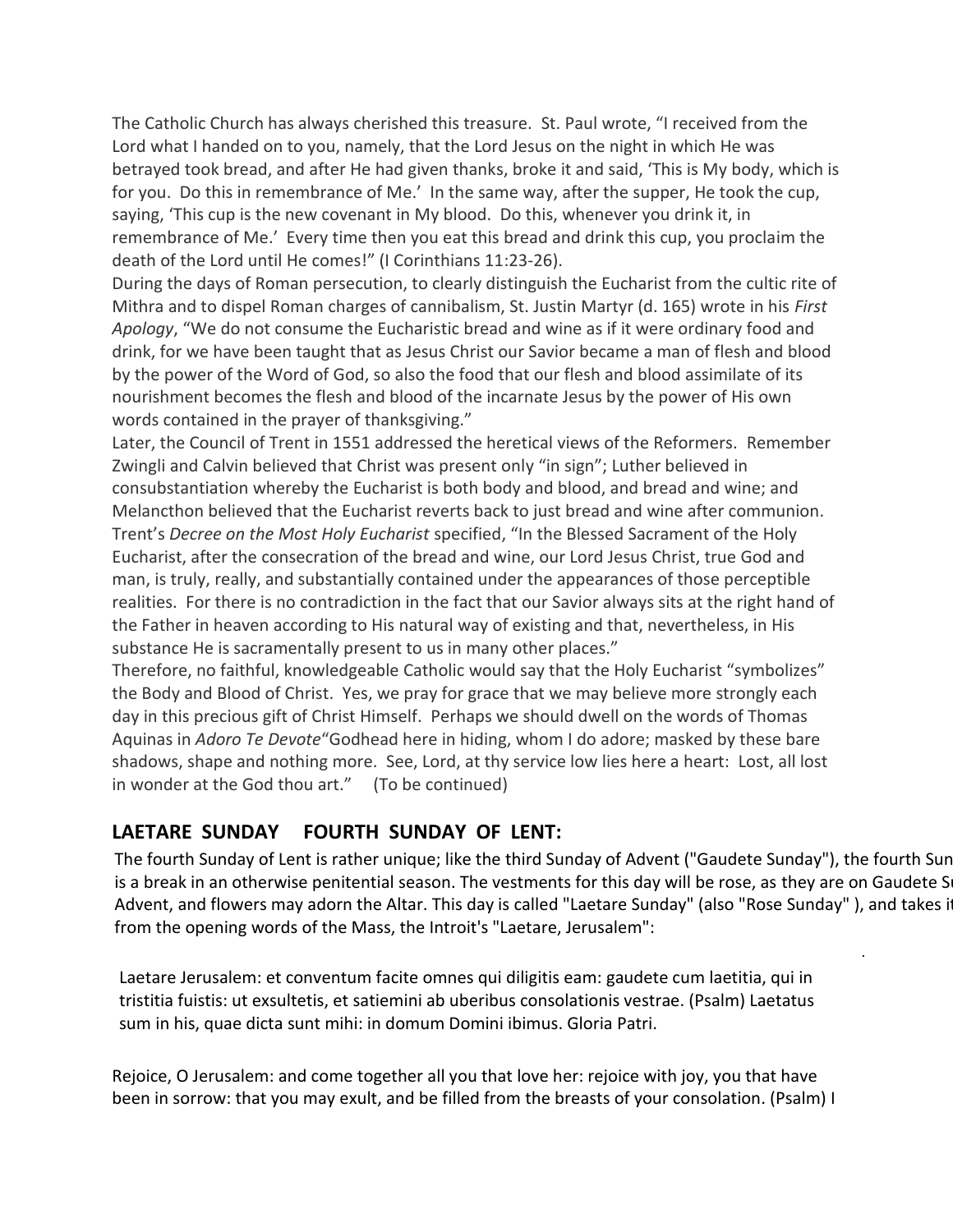## rejoiced at the things that were said to me: we shall go into the house of the Lord. Glory be to the Father

Rose is the liturgical color of rejoicing. Laetare is a Latin word that indicates rejoicing. Liturgically, the joy expressed is that of the salvation gained for us by the Lord's suffering, death and resurrection, resulting in victory over death.

Before 1970, our next Sunday, the Fifth Sunday of Lent, would have been called Passion Sunday. It was the formal beginning of Passiontide, with Palm Sunday following a week later. Today, the focus of the two Sundays is combined into one, flowing immediately one into the other; so that we now call the sixth Sunday of Lent "Palm Sunday of the Lord's Passion." After *Laetare* Sunday, we move into the more solemn levels of Lent. The focus of our readings turns more clearly toward the coming Passion of Jesus, and we will hear about the death of Lazarus or the woman caught in adultery and saved from stoning, depending on which readings your parish uses for next Sunday. On Palm Sunday, we will hear of Jesus' final entry into Jerusalem — and of his final exit, to Golgotha.

The message throughout is of salvation. And we are to rejoice in it, even as we mark the sorrows of Passiontide. It is as Paul wrote to the residents of Philippi, "Rejoice in the Lord always. I shall say it again: rejoice!" (Phil 4:4). So on this Sunday we will wear rose and rejoice in resurrection.

While the origin of the rose color of the vestments is unclear, there may be a connection to the tradition of "the Golden Rose," a gift sent by the pope on Laetare Sunday to religious shrines, to Catholic kings and queens, and to other Catholic individuals. These people include Isabella I, Queen of Spain, in 1492 and Mary, Queen of England and daughter of Henry VIII, in 1533. The custom dates back to about the 8th century, but golden roses are still given by the pope. In recent times, this gift has been to various Marian shrines. For example, when Pope Benedict XVI visited the United States in 2008, he presented a gold rose to the National Shrine of the Basilica of the Immaculate Conception in Washington, D.C.



This week, our community will pray for the Elect, those in our community preparing for Baptism. We ask God to protect and heal them as they journey toward full communion with Jesus Christ at Easter.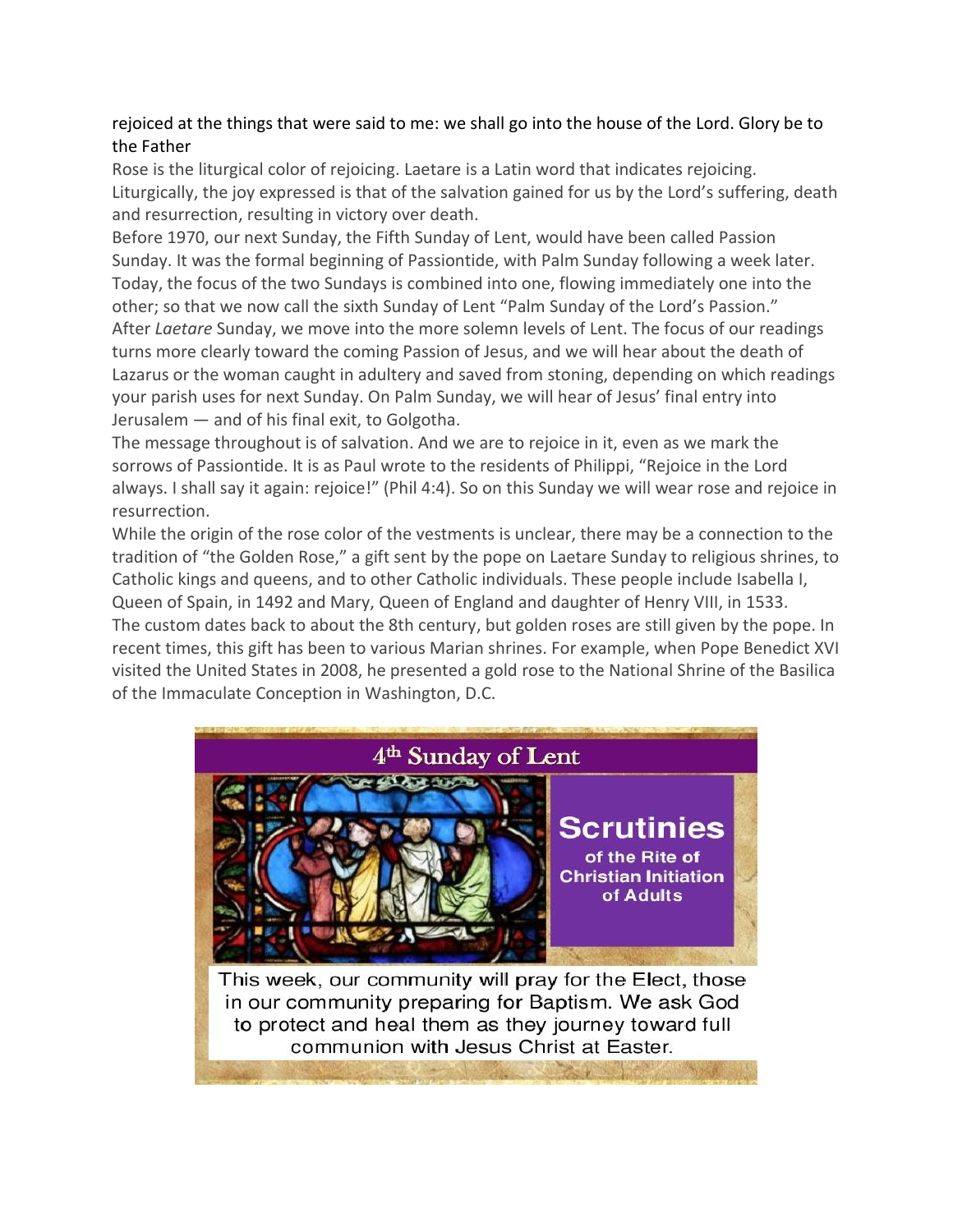# **SECOND SCRUTINY SUNDAY 31 MARCH 8:30 A.M. MASS:**

When we hear the word exorcism, our mind thinks immediately to what we know about this rite. We can't help but think of the movies that we have seen. In them was depicted all sorts of oddities, a young girls head turning around and around on her neck, objects flying across a room, vulgarities and condemnations being slung from a person's mouth. Strange as all of this is, it is a film maker's attempts at capturing in the film, the ultimate horror of evil, the degrading of sin, in short, the ugliness of being without love. This being without love is the cruelest torment of all. It is the fate of all who live lives that care for no one but themselves, who seek to take advantage of anyone or any moment to satisfy their own needs. Such is a a life without love. It has sought no love, it has given no love, and so, in the end it receives no love.

When we hear the word exorcism, our mind thinks immediately to what we know about this rite. We can't help but think of the movies that we have seen. In them was depicted all sorts of oddities, a young girls head turning around and around on her neck, objects flying across a room, vulgarities and condemnations being slung from a person's mouth. Strange as all of this is, it is a film maker's attempts at capturing in the film, the ultimate horror of evil, the degrading of sin, in short, the ugliness of being without love. This being without love is the cruelest torment of all. It is the fate of all who live lives that care for no one but themselves, who seek to take advantage of anyone or any moment to satisfy their own needs. Such is a life without love. It has sought no love, it has given no love, and so, in the end it receives no love. The Church in her wisdom holds up a scrutiny for us to consider. Last week we addressed the Creed, the articles of faith that we believe. If we haven't read through the Creed and tried to, at least, attempt an understanding of its contents, we are wasting precious time. Your Baptism declares that you do believe these articles of faith, even if you don't understand how they can be. It is not something that we can prove with philosophy, or logic, but that which our heart knows to be true, but doesn't fully comprehend. This is really what faith is.

So, this Sunday, the Church speaks to us of exorcism. Why? Why the jump from Creed to Exorcism. All that we believe everything that is contained in the Creed, brings us to love. In the Creed we speak of God, a God who loves and creates, of Jesus and what He said and did for us, and the love He has shown us. In it we pray to the Holy Spirit to surround us in love. We speak of the Church which is the gathering of all who love. Why is the Creed so important to us? Because, it leads us to all that is loving and beautiful in this world. Without this Creed, without this belief structure, we would be nothing but plotting, conniving individuals seeking only our own good and not caring for anyone else around us. So the horrors of exorcism, or rather the horrors, that necessitate exorcism, would be rampant without the Creed and a belief structure that the Church teaches and reminds us to follow.

Baptism brings us into the peace and love of God; we become adopted sons of God. We become part of the mystical Body of Christ, a group of loving individuals. The purpose of Christ, of Christianity, is to bring peace and concern for others into this world. Catholicism is not a club. It isn't something that we have in our back pocket and pull it out when necessary. It is a living of life. It is an attempt to show God our love, by living lives that reflect His goodness, His love.

And so, the Fourth Sunday of Lent, the scrutiny speaks about exorcism. It does this, not for us to focus our attention on it, but to help us realize the horrible lengths that living without the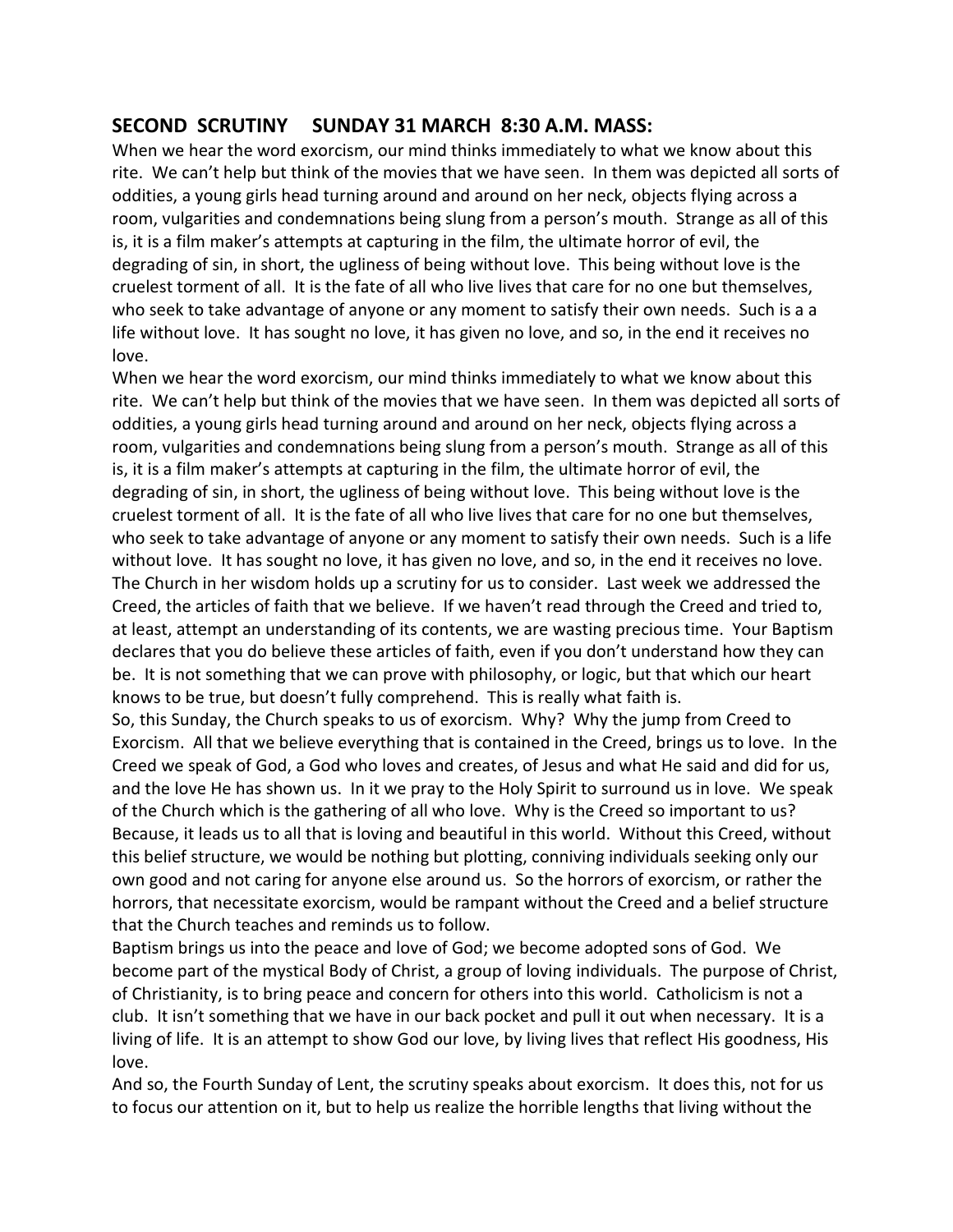church will take us. We live Catholic Christian lives not out of fear of what may happen, of what condemnation we might endure. No, nothing like that. We live these lives because Christ, who we follow, who we believe in, has shown us how to live. Can we honestly call ourselves Catholic Christians if we don't live lives that reflect the joy, the happiness, the love that comes with being at peace with ourselves? This is what we are called to do, this Sunday and every day of our lives. we must recognize that Jesus is beside us, always. And with Him, through Him, and in Him, we can live a life that presents joy and love to a world that needs it.

## **WEEKDAY LENTEN REFLECTIONS**

#### **MONDAY 1 APRIL**

May the Lord continue to strengthen you along your way so that you may keep your focus on where you are going and on those with whom you travel.

It is interesting talking to people about excursions they take. Some people buy fancy RVs in which to travel, or cruise on luxury liners. Others put backpacks on their shoulders and go hiking with only the provisions that they can carry in their packs. Some people have mapped out where they are going and hope to get to certain destinations, others just move along and see what they can find as they journey somewhat haphazardly. Some live to travel. Others travel to live and some individuals do not want to go anywhere and just stay put. Some enjoy traveling with many friends, others enjoy going it alone.

These different types of attitudes are reflected in the spiritual journey that all of us are on. We are reminded today that what is most important is not the means and items which we use, but our destination. We must focus on where we are headed and upon those who travel with us. We must realize that we are being called to go to the home of our brother Jesus and His Abba-Father and that we must assist those who travel along the way. What awaits us is more than we can ever imagine.

#### **TUESDAY 2 APRIL**

May you continue to appreciate the gift of life which comes through water and the Holy Spirit. In chemistry we know how atoms come together to form molecules. One such molecule is the combination of two atoms of hydrogen and one atom of oxygen. This molecule is essential for life. It is water. Water has come fascinating properties. It is the most dense at 4 degrees Celsius (40 degrees Fahrenheit). That characteristic makes it possible for ice to float in liquid water. If ice were more dense than cold water, ice would form at the bottom of lakes and eventually kill all fish. Water also is able to change between the frozen state and liquid state and be warmed up to the boiling state. Water is a solvent which can dissolve other chemicals. Water can both foster life in plants and animals, and be a source of destruction of life through flooding.

God has chosen to remind us of this gift of life and use water throughout scriptures. It is an important sign of God's relationship with us.

#### **WEDNESDAY 3 APRIL**

May you always be aware of God's great love for you!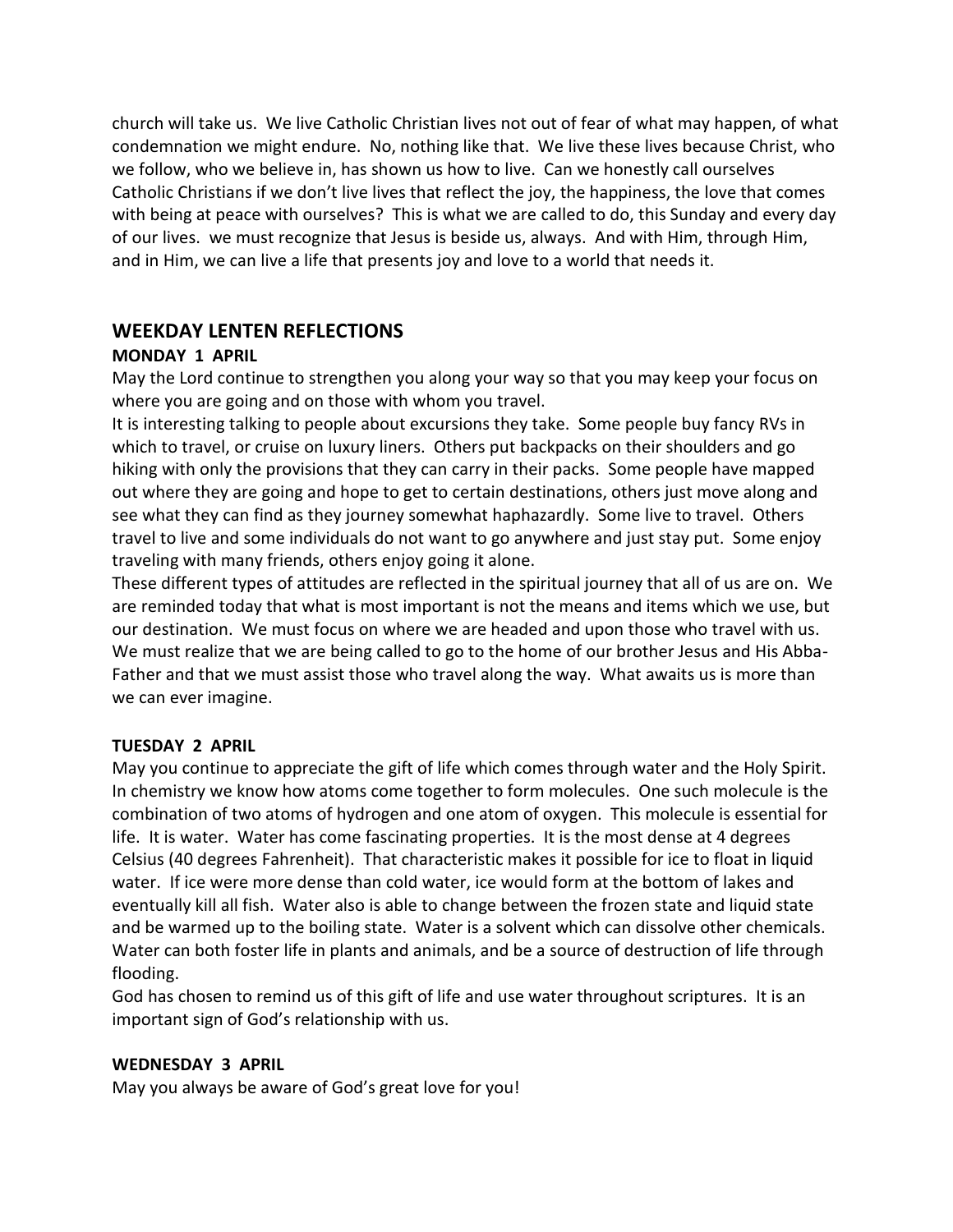If you asked a group of people which person during their life time showed the greatest love and care for them, a great majority of the people would respond that it was their mother. They would recall how their mother loved them from the womb and cared for them. Their minds might flash back to times when they were in pain or sad, and when they would be comforted by their mother's holding them with care. People might also recall how their mothers always wanted the very best for them.

We are reminded today, that God loves us and cares for us more than any mother loves her child. God wants the very best for us and has given us the very best – Jesus.

#### **THURSDAY 4 APRIL**

May you continue to be open to God's revelation in and through Jesus.

A member of a Bible Study group mentioned how blessed he felt because he had the advantage of living at a time in history when he could reflect on the revelation of God through scripture and the reflections of others over the centuries. This came as the group discussed how sad it was that more of the people of Jesus' day, especially more of the religious leaders, did not accept Who Jesus is. It was mentioned that in some ways they were too narrow minded in their understanding of their faith and of God. They wanted God to act in a way which they wanted rather than trying to discern God's action in the life and ministry of Jesus. There are many people today, including those who call themselves "Christians," who still refuse to be open to the movement of God in their lives. they either deny God or they try to pigeonhole God into their image. If we really want to grow in our relationship with God, we must be open to the movement of the Holy Spirit in our lives and the lives of others and see how the Lord Jesus is still very active and helping us to come to a better "knowledge" of Who God is. This "knowledge" implies that we must be in relationship with the Lord Jesus and His Abba-Father in the unity of the Holy Spirit.

#### **FRIDAY 5 APRIL**

May the Lord Jesus give you the strength and courage to live your faith boldly. During His time on earth, it was not easy for Jesus to live a life which was faithful to His Abba-Father's will. He was challenged and persecuted for proclaiming the Truth and helping being people to the Light, Who He was and still is. Being a disciple of the Lord Jesus is not easy either. It means we will face opposition and belittlement. Yet we can be reassured that Lord Jesus is with us, strengthening us so that we can give witness to the Light and the Truth – be witnesses (martyroi) for the Lord Jesus.

#### **SATURDAY 6 APRIL**

May you continue to grow in your relationship with the Lord Jesus, becoming more willing to proudly profess your faith in the Light of the World.

How is your journey through Lent going? Do you sense growth in your relationship with the Lord Jesus and His Abba-Father, in the unity of the Holy Spirit? Is it obvious to others where your commitment to the Lord Jesus is? Sometimes, as we develop in our faith, we are called to manifest how close we are to Jesus. We may be cautious in revealing that we are disciples of the Lord Jesus. At other times, we may be more open in our declaration of allegiance to being a follower of Jesus. Continue to pray for the strength to be willing to give witness to the One Who has called you out of darkness into the Light!